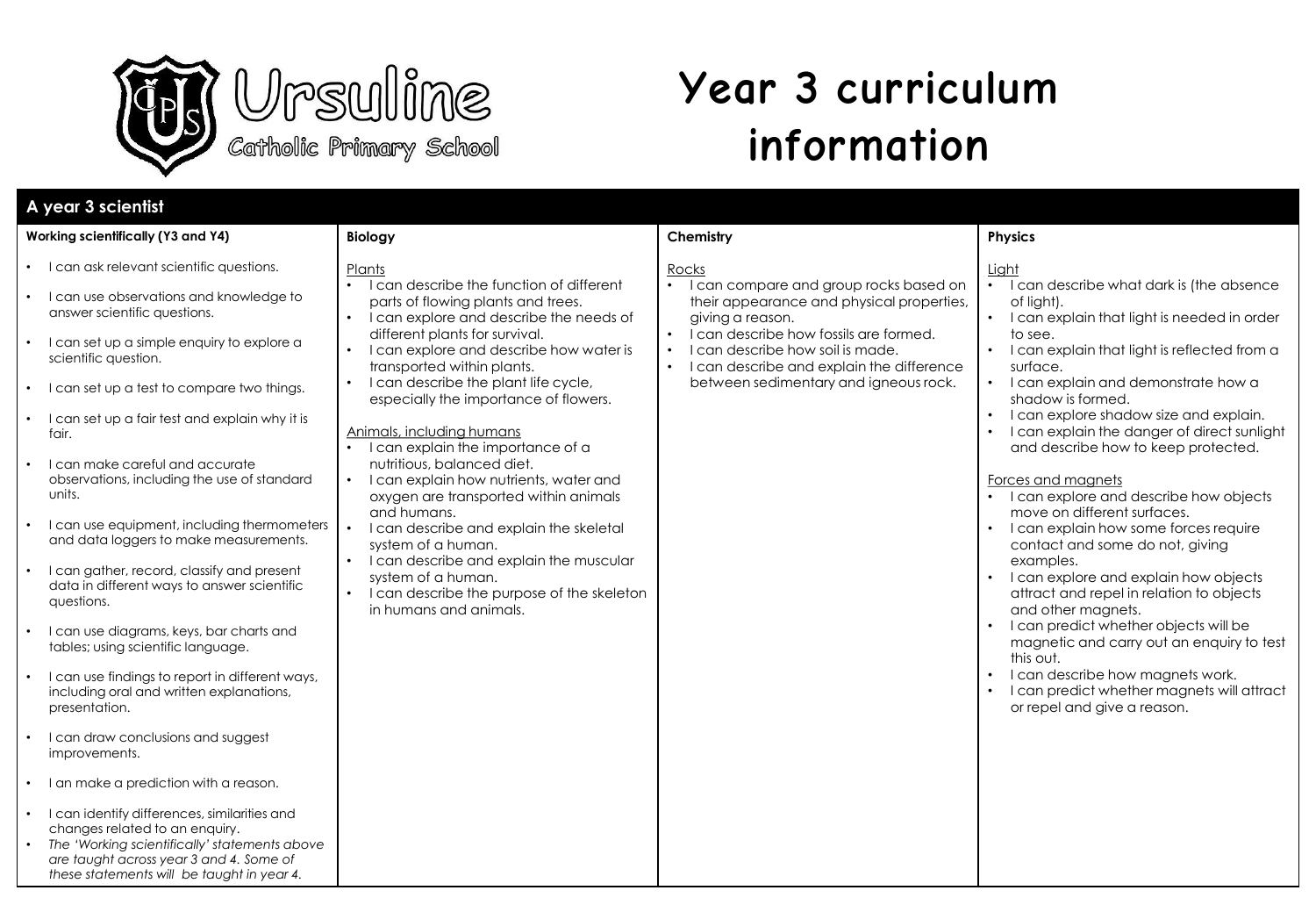|           | A year 3 historian                                                                                         | A year 3 geographer                                                          |           | A year 3 artist                                                                  |
|-----------|------------------------------------------------------------------------------------------------------------|------------------------------------------------------------------------------|-----------|----------------------------------------------------------------------------------|
|           | I can describe events from the past<br>using dates when things happened.                                   | I can use the correct geographical words<br>to describe a place.             |           | an show facial expressions in my art.                                            |
| $\bullet$ | I can use a timeline within a specific                                                                     | I can use some basic Ordnance Survey<br>$\bullet$<br>map symbols.            |           | I can use sketches to produce a final<br>piece of art.                           |
|           | period of history to set out the order<br>that things may have happened.                                   | I can use grid references on a map.<br>$\bullet$                             |           | I can use different grades of pencil to<br>shade and to show different tones and |
|           | I can use my mathematical<br>knowledge to work out how long ago                                            | I can use an atlas by using the index to<br>$\bullet$<br>find places.        | $\bullet$ | textures.<br>can create a background using a wash.                               |
|           | events happened.                                                                                           | I can name a number of countries in the<br>$\bullet$<br>northern hemisphere. |           | I can use a range of brushes to create                                           |
| $\bullet$ | I can explain some of the times when<br>Britain has been invaded.                                          | I can name and locate the capital cities<br>$\bullet$                        | $\bullet$ | different effects in painting.<br>I can identify the techniques used by          |
|           | I can use research skills to find answers<br>to specific historical questions.                             | of neighbouring European countries.                                          |           | different artists.                                                               |
|           |                                                                                                            |                                                                              |           | I can compare the work of different artists.                                     |
| $\bullet$ | I can research in order to find<br>similarities and differences between<br>two or more periods of history. |                                                                              |           | I recognise when art is from different<br>cultures.                              |
|           |                                                                                                            |                                                                              |           | I recognise when art is from different<br>historical periods.                    |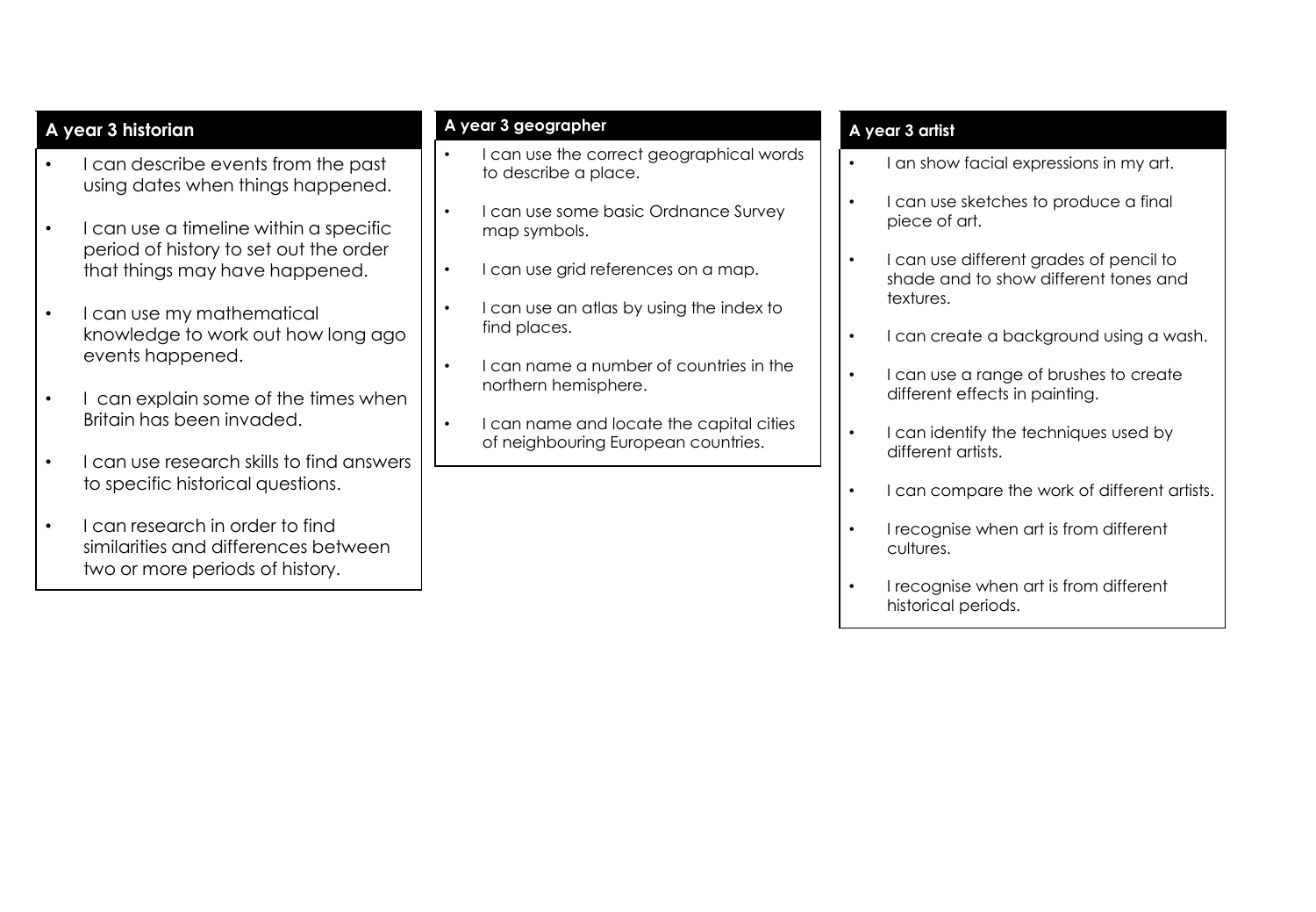### **A year 3 designer**

- I can prove that my design meets some set criteria.
- I can follow a step-by-step plan, choosing the right equipment and materials.
- I can design a product and make sure that it looks attractive.
- I can choose a material for both its suitability and its appearance.
- I can select the most appropriate tools and techniques for a given task.
- I can work accurately to measure, make cuts and make holes.
- I can describe how food ingredients come together.

#### **A year 3 musician**

- I can sing a tune with expression.
- I can play clear notes on instruments.
- I can use different elements in my composition.
- I can create repeated patterns with different instruments.
- I can compose melodies and songs.
- I can create accompaniments for tunes.
- I can combine different sounds to create a specific mood or feeling.
- I can use musical words to describe a piece of music and compositions.
- I can use musical words to describe what I like and do not like about a piece of music.
- I can recognise the work of at least one famous composer.
- I can improve my work; explaining how it has been improved.

# **A year 3 sports person**

#### Games

- I can throw and catch with control.
- I am aware of space and use it to support team-mates and to cause problems for the opposition.
- I know and use rules fairly.

## Gymnastics

- I can adapt sequences to suit different types of apparatus and criteria.
- I can explain how strength and suppleness affect performance.
- I can compare and contrast gymnastic sequences.

# Dance

- I can improvise freely and translate ideas from a stimulus into movement.
- I can share and create phrases with a partner and small group.
- I can repeat, remember and perform phrases.

### **Athletics**

- I can run at fast, medium and slow speeds; changing speed and direction.
- I can take part in a relay, remembering when to run and what to do.

#### Outdoor and adventurous

- I can follow a map in a familiar context.
- I can use clues to follow a route.
- I can follow a route safely.